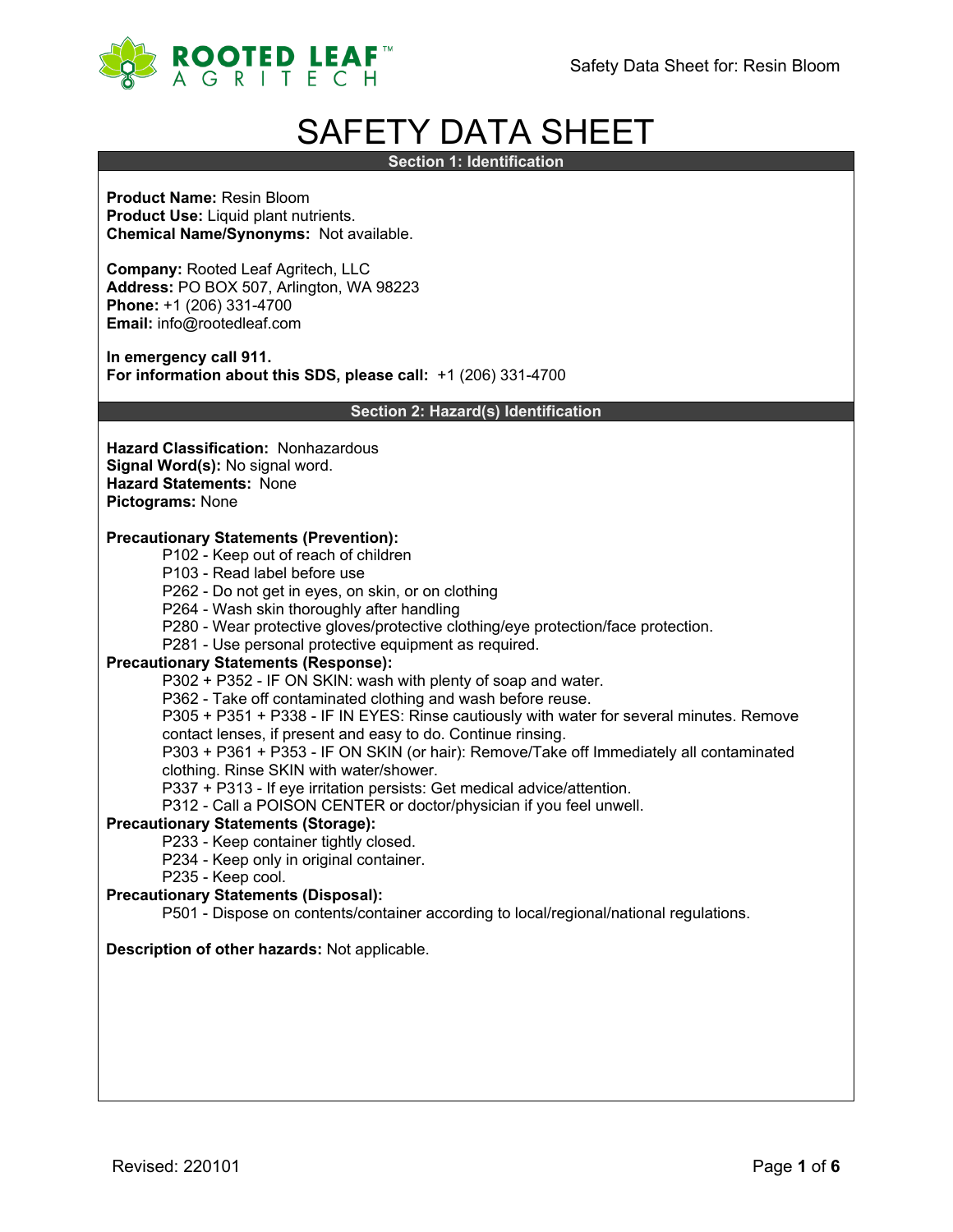

#### **Section 3: Composition/ Information on Ingredients**

| <b>Chemical Name</b> | Synonym           | CAS#     | Conc.   |
|----------------------|-------------------|----------|---------|
| Potassium acetate    | Potassium acetate | 127-08-2 | $< 5\%$ |
|                      |                   |          |         |

**Section 4: First-Aid Measures**

**After skin contact:** Flush contaminated skin with plenty of water for at least 5 minutes. Get medical attention if symptoms occur. Wash clothing before reuse. Clean shoes thoroughly before reuse.

**After eye contact:** Immediately flush eyes with plenty of water, occasionally lifting the upper and lower eyelids. Check for and remove any contact lenses. Continue to rinse for at least 20 minutes. Get Medical attention if symptoms occur.

**After inhalation:** Remove victim to fresh air and keep at rest in a position comfortable for breathing. If not breathing, if breathing is irregular, or if respiratory arrest occurs, provide artificial respiration or oxygen by trained personnel. It may be dangerous to the person providing aid to give mouth-to-mouth resuscitation. Get medical attention if adverse health effects persist or are severe. If unconscious, place in recovery position and get medical attention immediately. Maintain an open airway. Loosen tight clothing such as a collar, tie, belt or waistband. In case of inhalation of decomposition products in a fire, symptoms may be delayed. The exposed person may need to be kept under medical surveillance for 48 hours.

**After swallowing**: Wash out mouth with water. Remove dentures if any. Remove victim to fresh air and keep at rest in a position comfortable for breathing. If material has been swallowed and the exposed person is conscious, give small quantities of water to drink. Stop if the exposed person feels sick as vomiting may be dangerous. Do not induce vomiting unless directed to do so by medical personnel. If vomiting occurs, the head should be kept low so that vomit does not enter the lungs. Get medical attention if adverse health effects persist or are severe. Never give anything by mouth to an unconscious person. If unconscious, place in recovery position and get medical attention immediately. Maintain an open airway. Loosen tight clothing such as a collar, tie, belt or waistband.

**Notes to Physician**: In case of inhalation of decomposition products in a fire, symptoms may be delayed. The exposed person may need to be kept under medical surveillance for 48 hours. **Specific Treatments**: No specific treatment.

**Protection of First-Aiders**: No action shall be taken involving any personal risk or without suitable training. It may be dangerous to the person providing aid to give mouth-to-mouth resuscitation. If concentrated product is encountered, comply with guidelines regarding handling and personal protective equipment in Sections 7 and 8.

#### **Section 5: Fire-Fighting Measures**

**Suitable extinguishing agents:** Water spray, extinguishing powder, CO2, or any media suitable for the surrounding fire.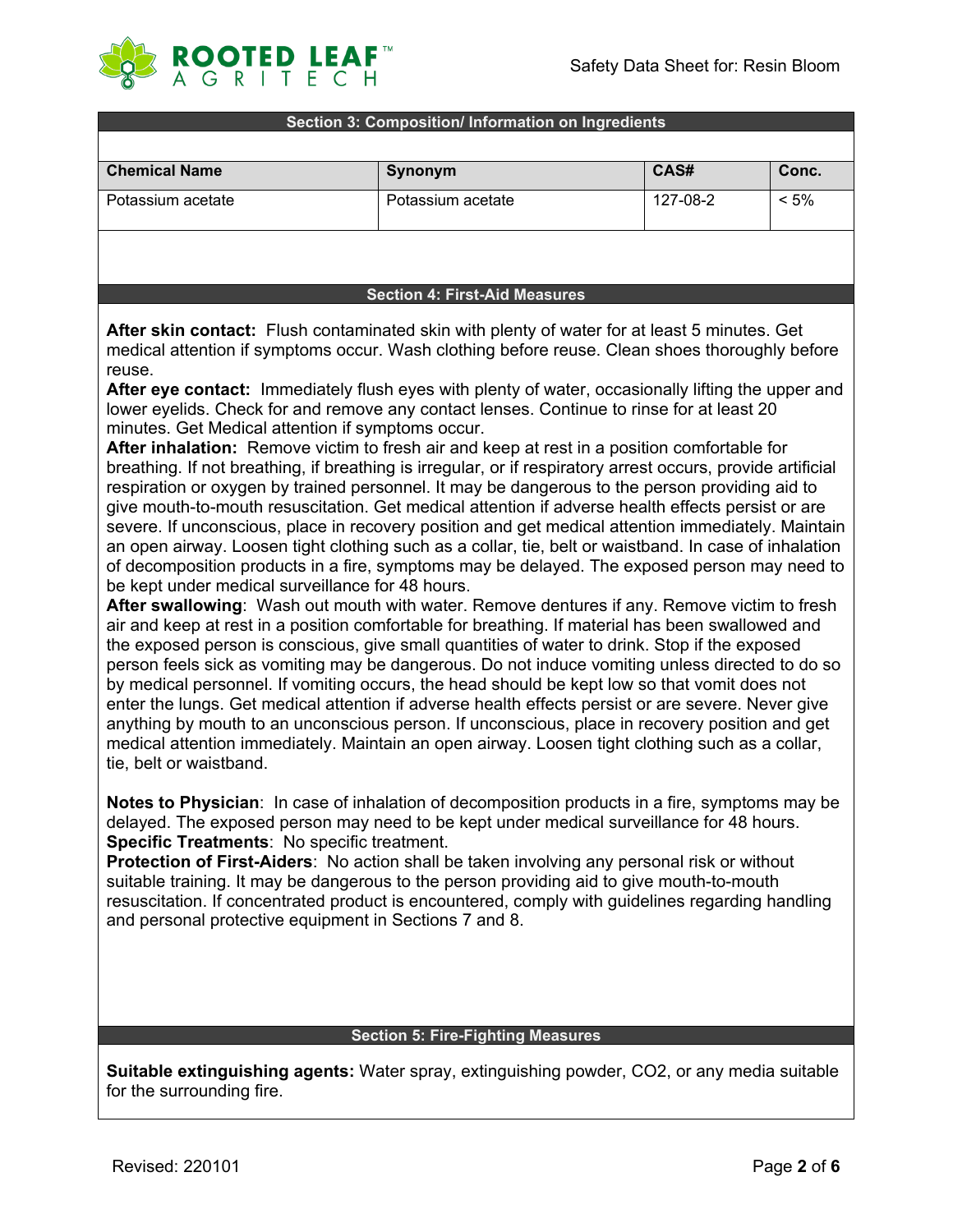

**Special protective actions for firefighters:** Promptly isolate the scene by removing all persons from the vicinity of the incident if there is a fire. No action shall be taken involving any personal risk or without suitable training.

**Special protective equipment for firefighters:** Fire-fighters should wear appropriate protective equipment and self-contained breathing apparatus (SCBA) with a full face-piece operated in positive pressure mode.

#### **Section 6: Accidental Release Measures**

**Non-Emergency Personnel Precautions:** No action shall be taken involving any personal risk or without suitable training. Keep unnecessary and unprotected personnel from entering. Do not touch or walk through spilled material. Avoid breathing vapor or mist. Provide adequate ventilation. Wear appropriate respirator when ventilation is inadequate. Put on appropriate personal protective equipment.

**Emergency Personnel Precautions:** If specialized clothing is required to deal with the spillage, take note of any information in Section 8 on suitable and unsuitable materials. See also the information above in "nonemergency personnel."

**Measures for environmental protection:** Avoid dispersal of spilled material and runoff and contact with soil, waterways, drains and sewers. Inform the relevant authorities if the product has caused environmental pollution (sewers, waterways, soil or air).

**Measures for cleaning/collecting:** Stop leak if without risk. Move containers from spill area. Approach release from upwind. Prevent entry into sewers, water courses, basements or confined areas. Wash spillages into an effluent treatment plant or proceed as follows. Contain and collect spillage with non-combustible, absorbent material e.g. sand, earth, vermiculite or diatomaceous earth and place in container for disposal according to local regulations (see Section 13). Dispose of via a licensed waste disposal contractor. Contaminated absorbent material may pose the same hazard as the spilled product. Note: see Section 1 for emergency contact information and Section 13 for waste disposal.

# **Section 7: Handling and Storage**

**Handling:** Put on appropriate personal protective equipment (see Section 8). Do not ingest. Avoid contact with eyes, skin, and clothing. Do not expose open wounds. Avoid breathing vapor or mist. Keep in the original container or an approved alternative made from a compatible material, kept tightly closed when not in use. Empty containers retain product residue and can be hazardous. Do not reuse container. Eating, drinking and smoking should be prohibited in areas where this material is handled, stored and processed. Workers should wash hands and face before eating, drinking and smoking. See also Section 8 for additional information on hygiene measures.

**Storage:** Store in accordance with local regulations. Store in original container protected from direct sunlight in a dry, cool (not less than 45°F) and well-ventilated area, away from incompatible materials (see Section 10) and food and drink. Keep container tightly closed and sealed until ready for use. Containers that have been opened must be carefully resealed and kept upright to prevent leakage. Do not store in unlabeled containers. Use appropriate containment to avoid environmental contamination.

# **Section 8: Exposure Controls/Personal Protection**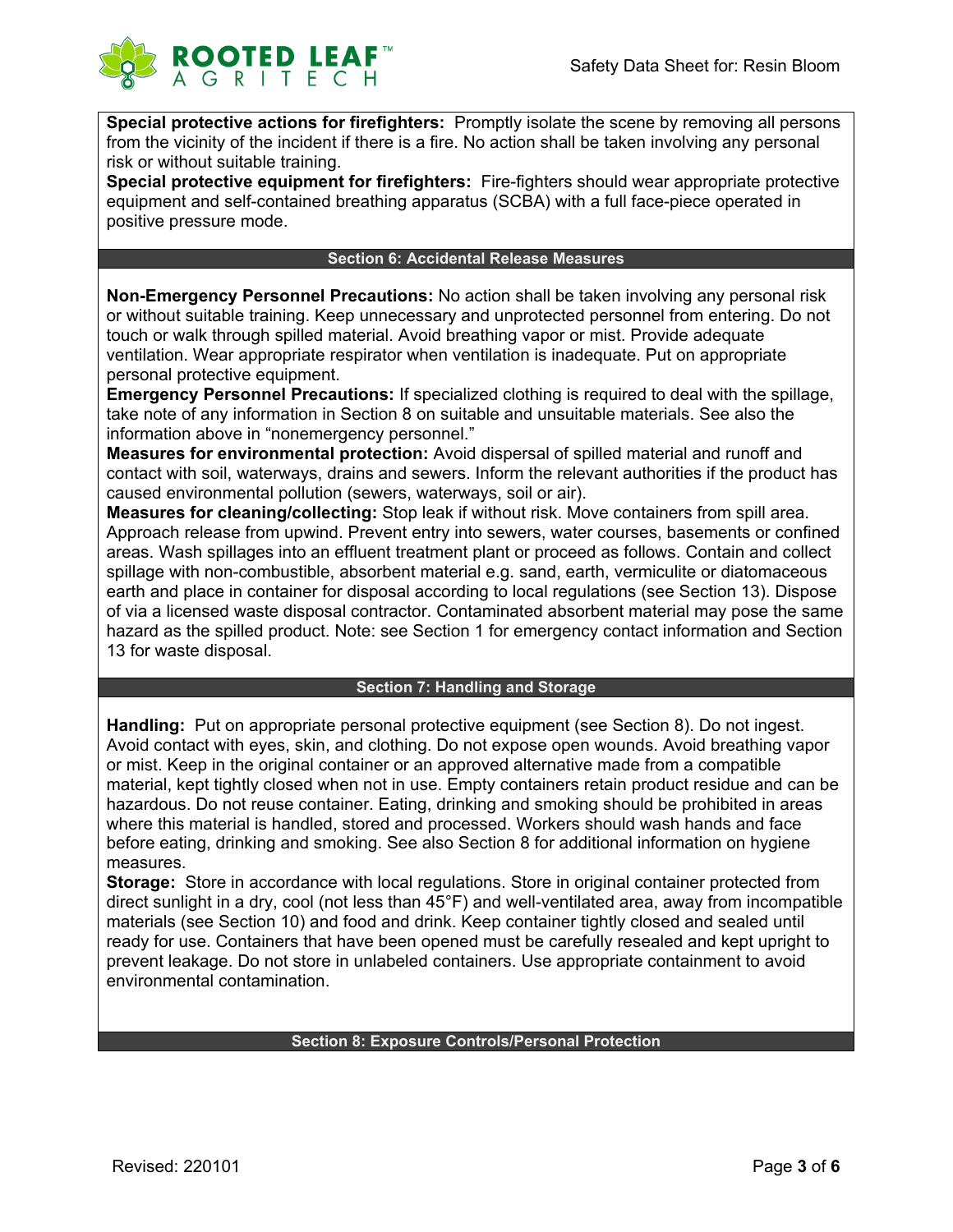

**Appropriate engineering controls:** Good, general ventilation will be sufficient to control worker exposure to airborne contaminants.

**General protective and hygienic measures:** Wash hands, forearms and face thoroughly after handling chemical products, before eating, smoking and using the lavatory and at the end of the working period. Appropriate techniques should be used to remove potentially contaminated clothing. Wash contaminated clothing before reusing. Ensure that eyewash stations and safety showers are close to the workstation location.

**Breathing equipment:** Based on the hazard and potential for exposure, select a respirator that meets the appropriate standard or certification. Respirators must be used according to a respiratory protection program to ensure proper fitting, training, and other important aspects of use.

**Hand protection:** Chemical-resistant, impervious gloves complying with an approved standard should be worn at all times when handling chemical products if a risk assessment indicates this is necessary. Considering the parameters specified by the glove manufacturer, check during use that the gloves are still retaining their protective properties. It should be noted that the time to breakthrough for any glove material may be different for different glove manufacturers. In the case of mixtures, consisting of several substances, the protection time of the gloves cannot be accurately estimated.

**Body protection:** Personal protective equipment for the body should be selected based on the task being performed and the risks involved and should be approved by a specialist before handling this product. Appropriate footwear and any additional skin protection measures should be selected based on the task being performed and the risks involved and should be approved by a specialist before handling this product.

**Eye / Face protection:** Safety eyewear complying with an approved standard should be used when a risk assessment indicates this is necessary to avoid exposure to liquid splashes, mists, gases or dusts. If contact is possible, the following protection should be worn, unless the assessment indicates a higher degree of protection: chemical splash goggles.

## **Section 9: Physical and Chemical Properties**

**Physical State:** Liquid. **Color:** Gold **Odor:** Sweet, tart **Odor threshold:** Not available. **pH:** 5.5 – 5.9 **Melting point/melting range:** <0°C (<32F°). **Boiling point/boiling range:** 100°C (212°F). **Solubility in/Miscibility with water:** Soluble in Water.

#### **Section 10: Stability and Reactivity**

**Reactivity:** No specific test data related to reactivity available for this product or its ingredients. **Chemical stability**: The product is stable.

**Conditions to avoid:** No specific data.

**Incompatible materials:** Reactive or incompatible with the following materials: oxidizing materials, reducing materials, organic materials and strong acids or bases.

**Hazardous decomposition products:** Under normal conditions of storage and use, hazardous decomposition products should not be produced.

## **Section 11: Toxicological Information**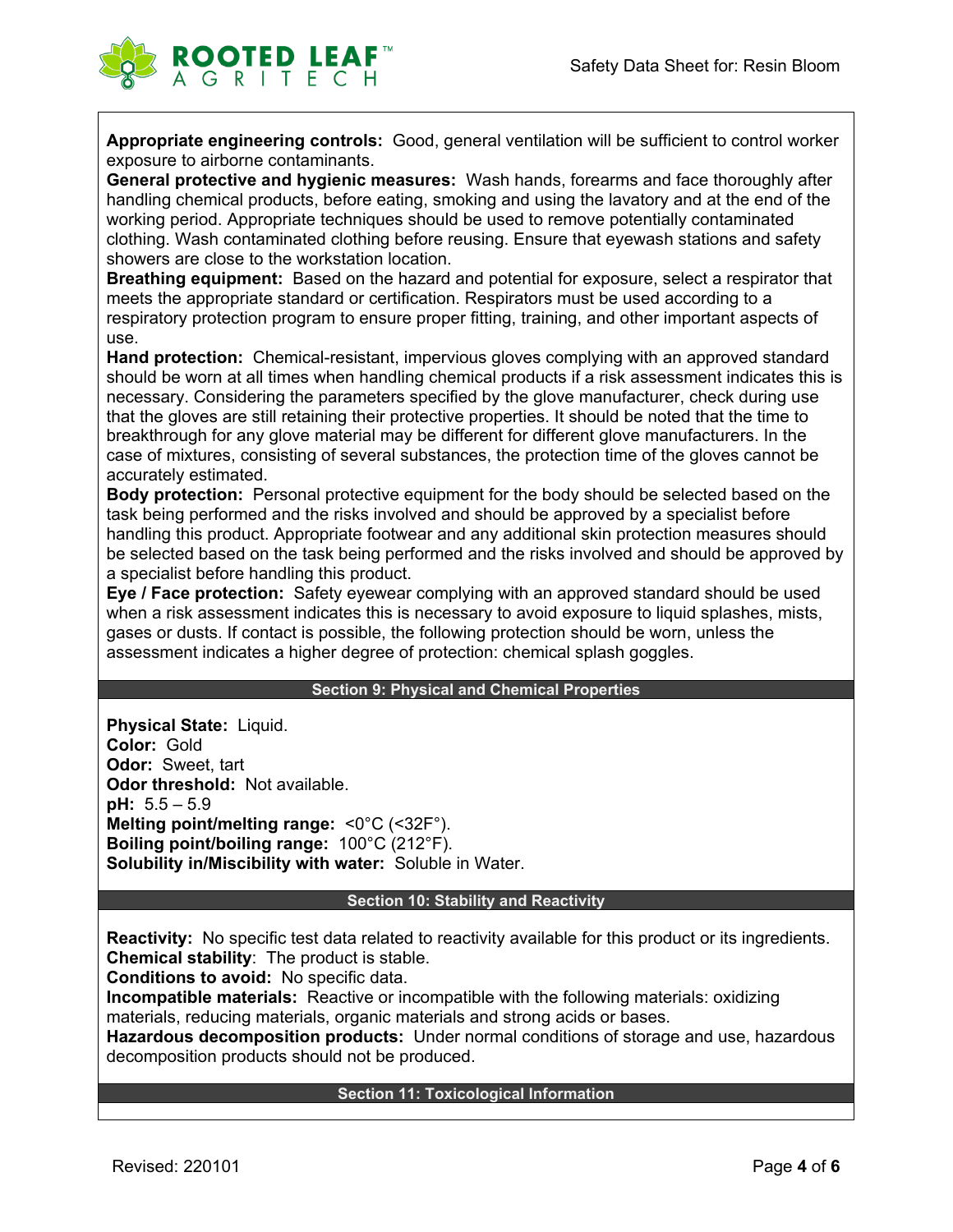

**Acute toxicity:** Not reported. **Potential routes of exposure/potential health effects Skin:** May cause skin irritation, redness, and rash. **Eye:** Redness, pain, tearing. **Inhalation:** Not reported. **Ingestion:** Not reported. **Carcinogenic effects:** Not reported. **Mutagenic effects:** Not expected to be a mutagen. **Reproductive toxicity:** Not reported. **Sensitization:** Not known to be a sensitizer. **Target organs:** Not reported.

# **Section 12: Ecological Information (non-mandatory)**

**Ecotoxicity:** No data available. **Mobility:** No data available. **Biodegradation:** No data available. **Bioaccumulation:** No data available. **Other adverse effects:** No known significant effects or critical hazards.

## **Section 13: Disposal Considerations (non-mandatory)**

**Disposal methods:** The generation of waste should be avoided or minimized wherever possible. Disposal of this product, solutions and any by-products should comply with the requirements of environmental protection and waste disposal legislation and any other federal, state, regional or local authority requirements. Dispose of surplus and non-recyclable products via a licensed waste disposal contractor. Waste should not be disposed of untreated to the sewer unless fully compliant with the requirements of all authorities with jurisdiction. Waste packaging should be recycled. Incineration or landfill should only be considered when recycling is not feasible. This material and its container must be disposed of in a safe way. Care should be taken when handling empty containers that have not been cleaned or rinsed out. Empty containers or liners may retain some product residues. Avoid dispersal of spilled material and runoff and contact with soil, waterways, drains and sewers.

## **Section 14: Transport Information (non-mandatory)**

**DOT regulations:** Not reported. **Harmonized System Commodity classification code:** 310590

**Section 15: Regulatory Information (non-mandatory)**

**SARA Section 355 (extremely hazardous substances):** Not listed. **SARA Section 313 (specific toxic chemical listings):** Not listed. **Clean Air Act, Section 112 Hazardous Air Pollutants (HAPs):** Not listed. **TSCA (Toxic Substances Control Act):** Not listed.